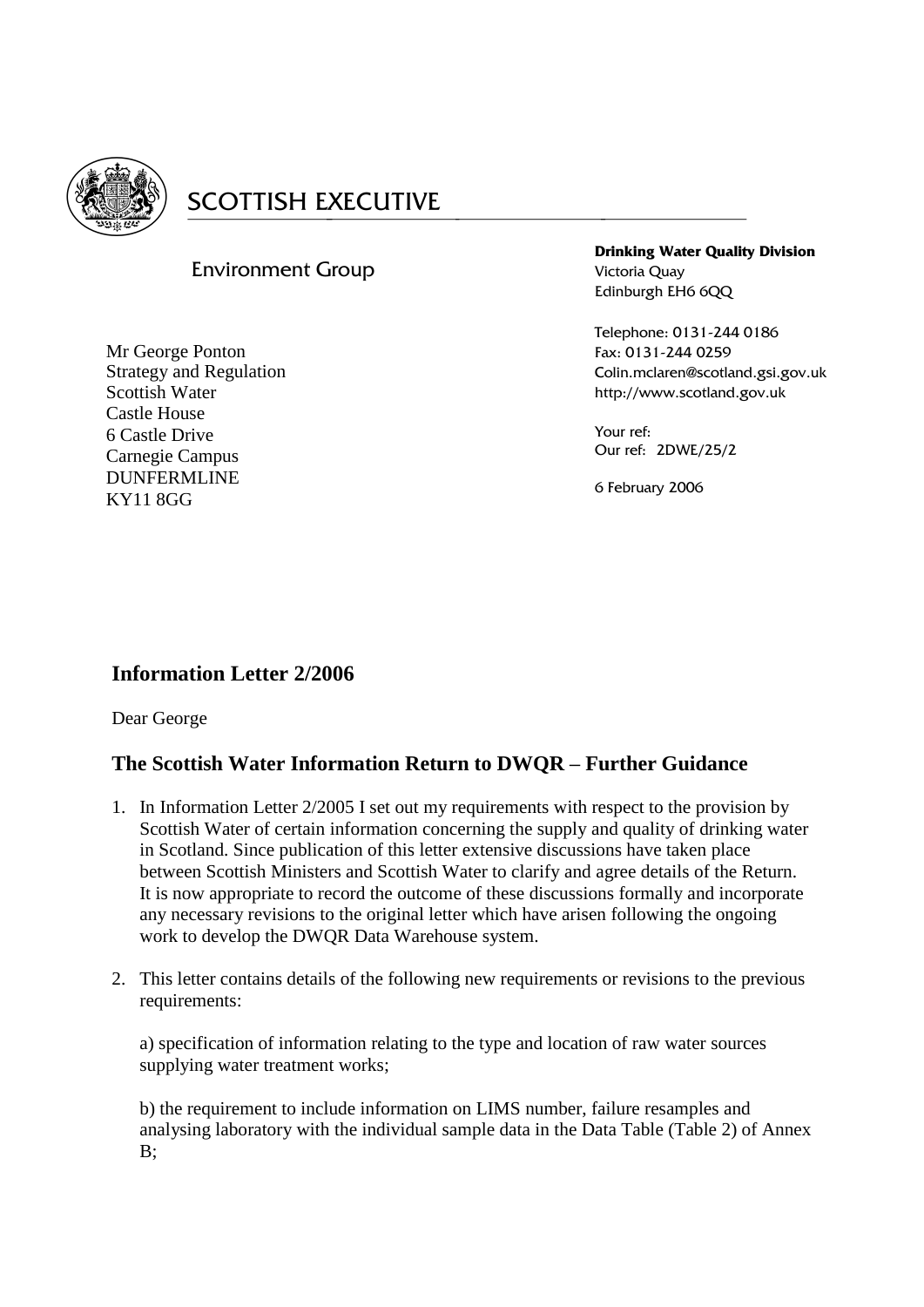c) specification for the provision of information on consumer complaints received by Scottish Water about water quality;

d) specification of information on the results of *Cryptosporidium* analysis in raw and final waters;

e) requirements for the provision of comments associated with failing samples;

f) a revised annex C detailing parameter codes to be used for reporting analytical results;

g) minor revisions to the specification for the format of data in response to requests from Scottish Water.

3. The majority of these revisions are recorded in an amended version of the three Annexes A, B and C which were supplied with Information Letter 2/2005. Changes to the original versions of Annexes A and B are recorded in red font. The background to each revision and further explanation is provided in turn below.

## **a) Raw Water Sources**

4. This information is required in order for the Drinking Water Quality Regulator to have a complete understanding of the origin of Scotland's drinking water supplies. Details of each source, including a national grid reference, should be provided in Annex A and Table 1 of Annex B in the same way as any other asset. A new table, Table 9, has been created in order to link the source to the water treatment works and capture information on the source type via the four categories currently used operationally by Scottish Water.

#### **b) Additional Information Provided with Analytical Sample Data**

5. In order to uniquely identify each sample, the analysing laboratory and LIMS number are required. Additionally, it is required that samples taken following a failure of a regulatory parameter are flagged as such and the LIMS number(s) recorded alongside the original failing sample. This information is requested via additional fields in Table 2 of Annex B.

# **c) Provision of Twice-yearly Information on Consumer Complaints about Drinking Water Quality**

- 6. This is a new requirement to enable Scottish Ministers to better assess consumer perceptions and causes of dissatisfaction about drinking water quality. The following information on consumer complaints will be required twice-yearly, with the January and July monthly data returns. The first such return should be provided with the January 2006 analytical data in March 2006. This initial return should contain all 2005 data. Each subsequent return should contain the data from the preceding six months.
- 7. In order to avoid placing an additional heavy reporting burden on the company, the format of the report is left to Scottish Water to determine, allowing it to use the data it collects already. Scottish Water should inform Scottish Ministers of the exact format it intends to use to provide this information to enable construction of the DWQR Data Warehouse system. The only proviso to this is that the report contains at least the following minimum information for each water supply zone in respect of all written,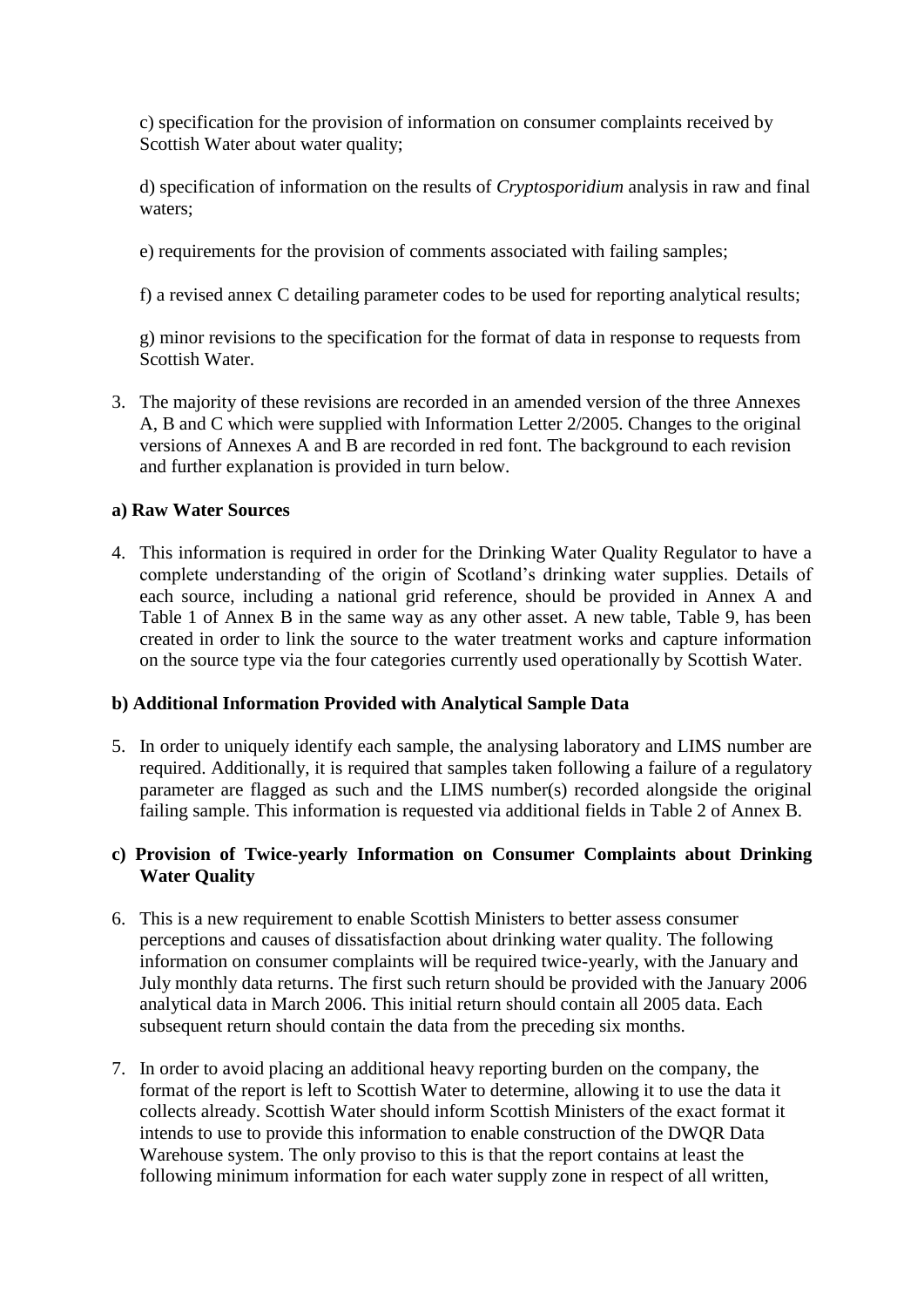telephone and e-mail contacts from consumers that Scottish Water classifies as complaints about drinking water quality:

Number of complaints in each of the following 12 categories for each water supply zone:

#### Appearance

Discoloured Water Aerated (Milky / Cloudy) Water Stained Washing Particles in water

Taste / Smell

Chlorine or Phenolic Metallic Musty or Earthy Other taste / smell

Suspected illness due to water

Organisms (animals) in water

Other Complaint

Other Contact About Drinking Water Quality (e.g. Request for information)

# **d)** *Cryptosporidium* **analysis data**

8. Data generated by Scottish Water's sampling programme of raw and final waters for *Cryptosporidium* should be provided on a monthly basis along with the other analytical data. As agreed, this will be recorded in table 2. Raw and Final *Cryptosporidium* sample points will be allocated new one-letter prefixes to the ellipse code for the asset to distinguish the *Cryptosporidium* sample points from the regulatory final water sample points. Raw samples will carry the letter "B" and Final samples will carry the letter "C"in place of the "T" for treatment asset which precedes the code for all other ex-works samples.

#### **e) Comments on Failures**

- 9. It is expected that this field will be populated automatically from the "Cause of Event" and "Actions Taken" fields of the Event Form as well as the Outcome Form linked to that sample failure. This approach greatly simplifies the provision of such information for Scottish Water as it removes the need for a separate reporting route to be developed alongside event forms. It is anticipated that the DWQR Data Warehouse System will automatically link the relevant fields on event and outcome forms with the sample failure as reported in the data warehouse.
- 10. In order to enable information from event and outcome forms to be correctly loaded into the Data Warehouse, it is expected that a more structured format will be developed, with consistent use of fields across Scottish Water operational areas. In particular, it is vital